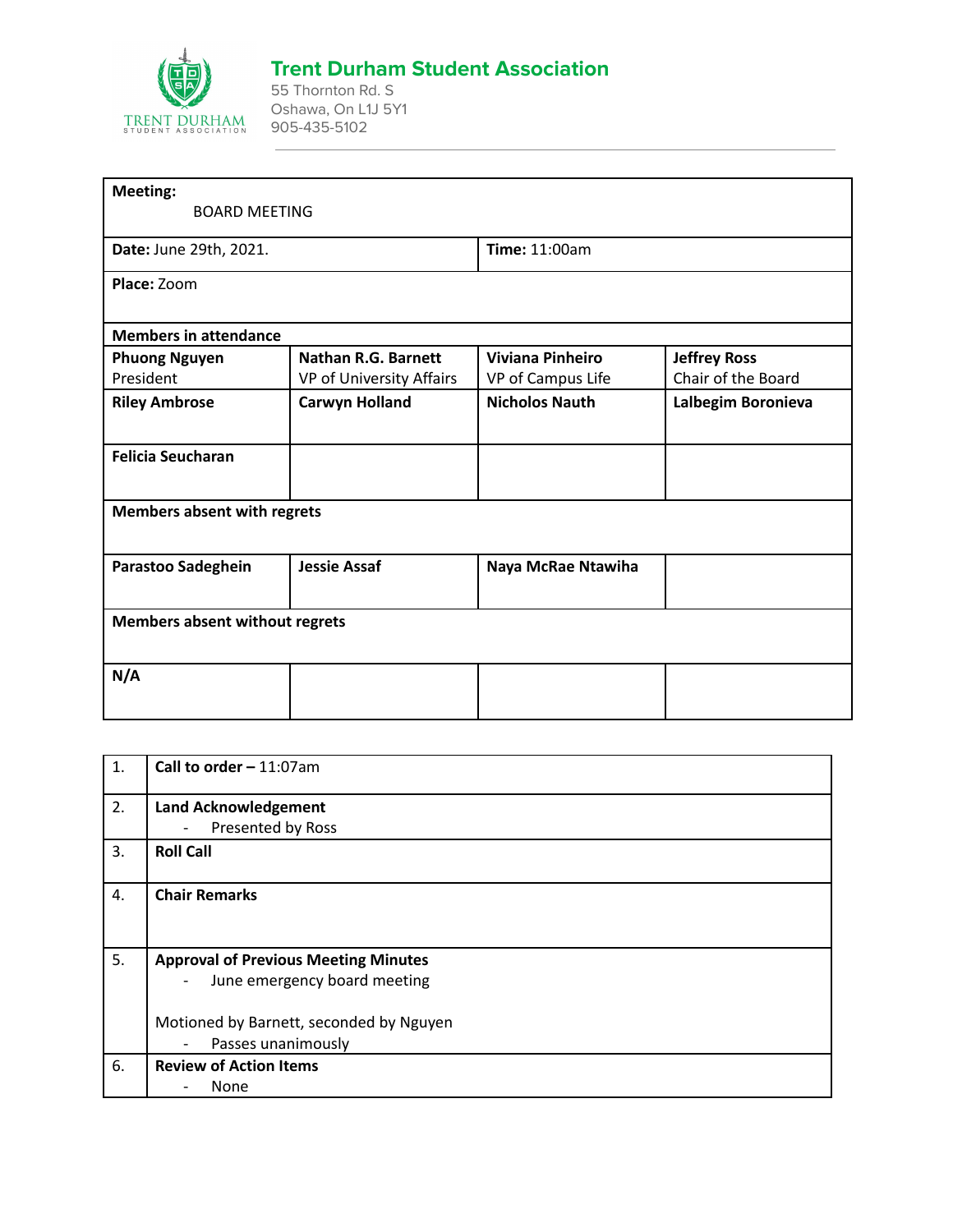

| 7.  | <b>Call for New Business</b>                                                                                                                                                                                                                                                                                                                                                                                                                                                                                                                 |
|-----|----------------------------------------------------------------------------------------------------------------------------------------------------------------------------------------------------------------------------------------------------------------------------------------------------------------------------------------------------------------------------------------------------------------------------------------------------------------------------------------------------------------------------------------------|
|     |                                                                                                                                                                                                                                                                                                                                                                                                                                                                                                                                              |
|     | Barnett adding new business - Policy Analyst Job Description                                                                                                                                                                                                                                                                                                                                                                                                                                                                                 |
|     | Motioned by Barnett, seconded by Ambrose<br>Passes unanimously                                                                                                                                                                                                                                                                                                                                                                                                                                                                               |
|     |                                                                                                                                                                                                                                                                                                                                                                                                                                                                                                                                              |
| 8.  | <b>Approval of Agenda</b>                                                                                                                                                                                                                                                                                                                                                                                                                                                                                                                    |
|     | Motioned by Ambrose, seconded by Nguyen<br>Passes unanimously                                                                                                                                                                                                                                                                                                                                                                                                                                                                                |
| 9.  | <b>Declaration of Conflict of Interest</b>                                                                                                                                                                                                                                                                                                                                                                                                                                                                                                   |
|     |                                                                                                                                                                                                                                                                                                                                                                                                                                                                                                                                              |
| 10. | <b>Executive Updates</b><br>Overview of exec updates (Attached in board drives)                                                                                                                                                                                                                                                                                                                                                                                                                                                              |
|     | The three executives gave an update of what they have been working on over the past month in                                                                                                                                                                                                                                                                                                                                                                                                                                                 |
| 11. | June.<br><b>Board Updates</b>                                                                                                                                                                                                                                                                                                                                                                                                                                                                                                                |
|     | None                                                                                                                                                                                                                                                                                                                                                                                                                                                                                                                                         |
| 12. | Trent Durham return to campus plan<br>Ambrose followed up with last months discussion about return to campus                                                                                                                                                                                                                                                                                                                                                                                                                                 |
|     | Ambrose: Since last month, has there been any update from Uni Admin?<br>Nguyen went over the University's plan for the fall semester. There are going to be a<br>couple of courses online, especially classes that are populated by International students<br>due to the fact that they might not get into the country on time. Masks will be<br>mandated. There is no word yet on whether Vaccine will be mandated.<br>Ambrose: Could the TDSA Instagram survey result be shared with the board?<br>Nguyen shared the result with the group |
|     | Holland: Is there flexibility for those who would like the online classes to continue rather than<br>go back in person?                                                                                                                                                                                                                                                                                                                                                                                                                      |
|     | Nguyen: It depends on the professors/faculty.<br>Ambrose spoke about the University protocol not being as detailed as it should be.<br>Holland would like to see clear communication to ease anxiety amongst students.                                                                                                                                                                                                                                                                                                                       |
| 13. | <b>Vaccine Mandate Stance</b><br>Nathan went over the Vaccine mandate memo shared in the group. He stressed the<br>importance of safety and making sure everyone on campus feels comfortable. We have<br>seen some steps from the University but there has also been some push back on<br>mandating a vaccine.                                                                                                                                                                                                                               |
|     | Ambrose: What are your thoughts on including the precedent set in K-12 in this document and<br>stance?                                                                                                                                                                                                                                                                                                                                                                                                                                       |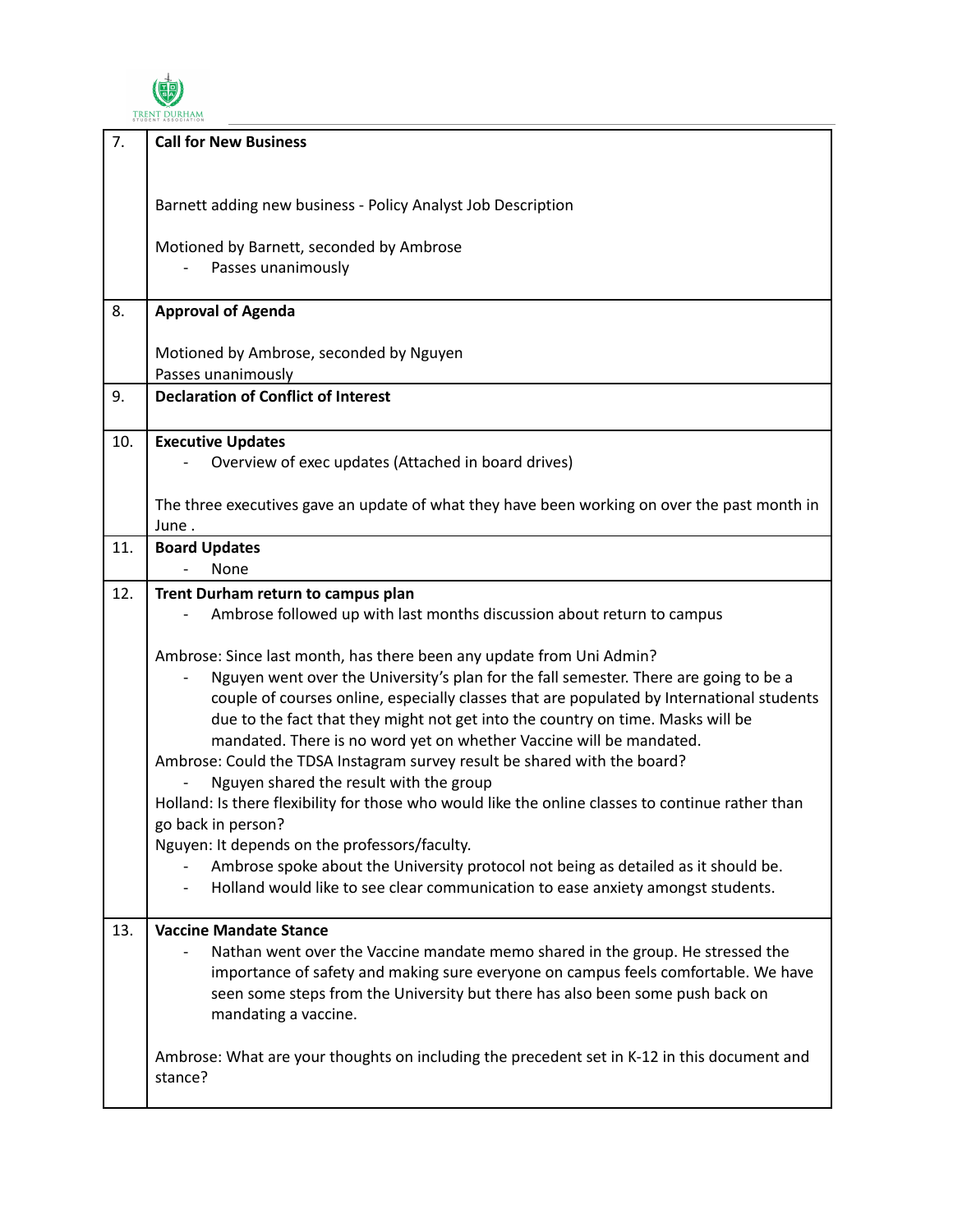

|     | Barnett: I consider that to be friendly and will make the change                                                                                                                                                                                                                                                                                       |
|-----|--------------------------------------------------------------------------------------------------------------------------------------------------------------------------------------------------------------------------------------------------------------------------------------------------------------------------------------------------------|
|     | Seuch: Do you have any idea what other Universities are doing?                                                                                                                                                                                                                                                                                         |
|     | Barnett: Vast majority of other schools are doing what Trent is doing. Having students living in<br>residence be vaccinated. No University in Canada has taken a stance of mandatory vaccination<br>for all.                                                                                                                                           |
|     | Nguyen spoke about a roundtable she attended and her experience from it. A lot of<br>$\overline{\phantom{a}}$<br>schools at this round table are very conservative in their vaccination mandate.<br>Boromieva went over the policy on how it affects International students.<br>Holland doesnt want to see the term "Vaccine passport" in the document |
|     | BIRT TDSA approves the Vaccine mandate stance as read.                                                                                                                                                                                                                                                                                                 |
|     | Motioned by Barnett, seconded by Ambrose<br>$\overline{\phantom{a}}$<br>Passes unanimously<br>$\overline{\phantom{a}}$                                                                                                                                                                                                                                 |
| 14. | <b>Emergency Bursary Fund</b>                                                                                                                                                                                                                                                                                                                          |
|     | Nguyen went over the Emergency Bursary fund memo. Some students are going to<br>need more financial help than the usually Bursary that are available                                                                                                                                                                                                   |
|     | Ambrose: What are examples of things people can use this for?<br>Barnett: Car repairs. Rent and utilities bills                                                                                                                                                                                                                                        |
|     | Boronieva: Is this different from Trent's Emergency Bursary? Will this be available for both<br>PTBO/Durham students                                                                                                                                                                                                                                   |
|     | Nguyen: This will only be for Trent Durham students<br>Ambrose: How will this be promoted?                                                                                                                                                                                                                                                             |
|     | Nguyen: Similar to how we promote other bursaries. We would make sure that students are<br>aware of this                                                                                                                                                                                                                                               |
|     |                                                                                                                                                                                                                                                                                                                                                        |
|     | BIRT TDSA Board of Directors approves the creation of an Emergency Bursary administered by<br>the TDSA                                                                                                                                                                                                                                                 |
|     | Motioned by Nguyen, seconded by Ambrose<br>Passes unanimously                                                                                                                                                                                                                                                                                          |
| 15. | <b>Hygiene Product Fund</b>                                                                                                                                                                                                                                                                                                                            |
|     | Nguyen went over the Hygiene Product fund memo. The cap is set at \$100 per student<br>in accordance with OUSA policy                                                                                                                                                                                                                                  |